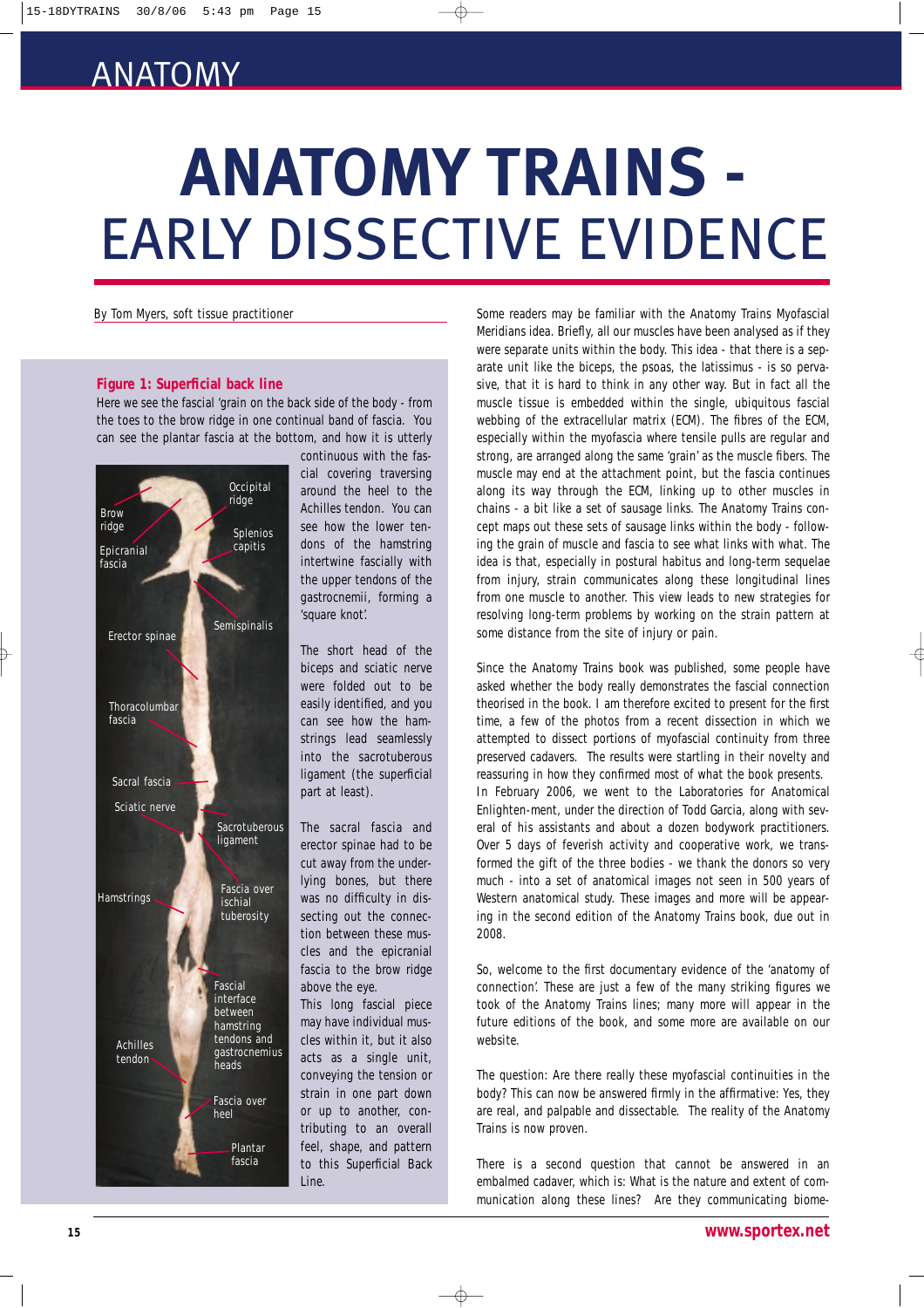## MYOFACIAL LINKS



#### **Figure 2: Lateral line**

In this photograph, we see the lateral line - starting with the two peroneals (now called fibularii) at the bottom, connected fascially over the fibular head to the iliotibial tract. It was no surprise to connect this into the gluteals and tensor fasciae latae, but it was a complete surprise how easy it was to connect these gluteal fasciae with all the abdominal layers, including, as you see here, the external and internal oblique. The ribs were clipped to continue the line up the side via the external and internal intercostals.

At the top of the ribs, you see the small triangle of the scalenes, not technically part of this line, but included nevertheless because of their clear fascial continuity. At the top of the picture, you see the chevron combining the splenii in the back with the sternal head of the sternocleidomastoid (SCM) in front. This part is separate in this picture only because these are both muscle that originate on the sagittal midline, and the rest of the Lateral line is more to the side.

#### **Figure 3: Lateral line on skeleton**

Here is this dissection laid out on a classroom skeleton, arranged as if walking. You can see the role these linked muscles and fascia would play in stabilizing the body in regular or athletic activity.



€

**<sup>16</sup> www.sportex.net**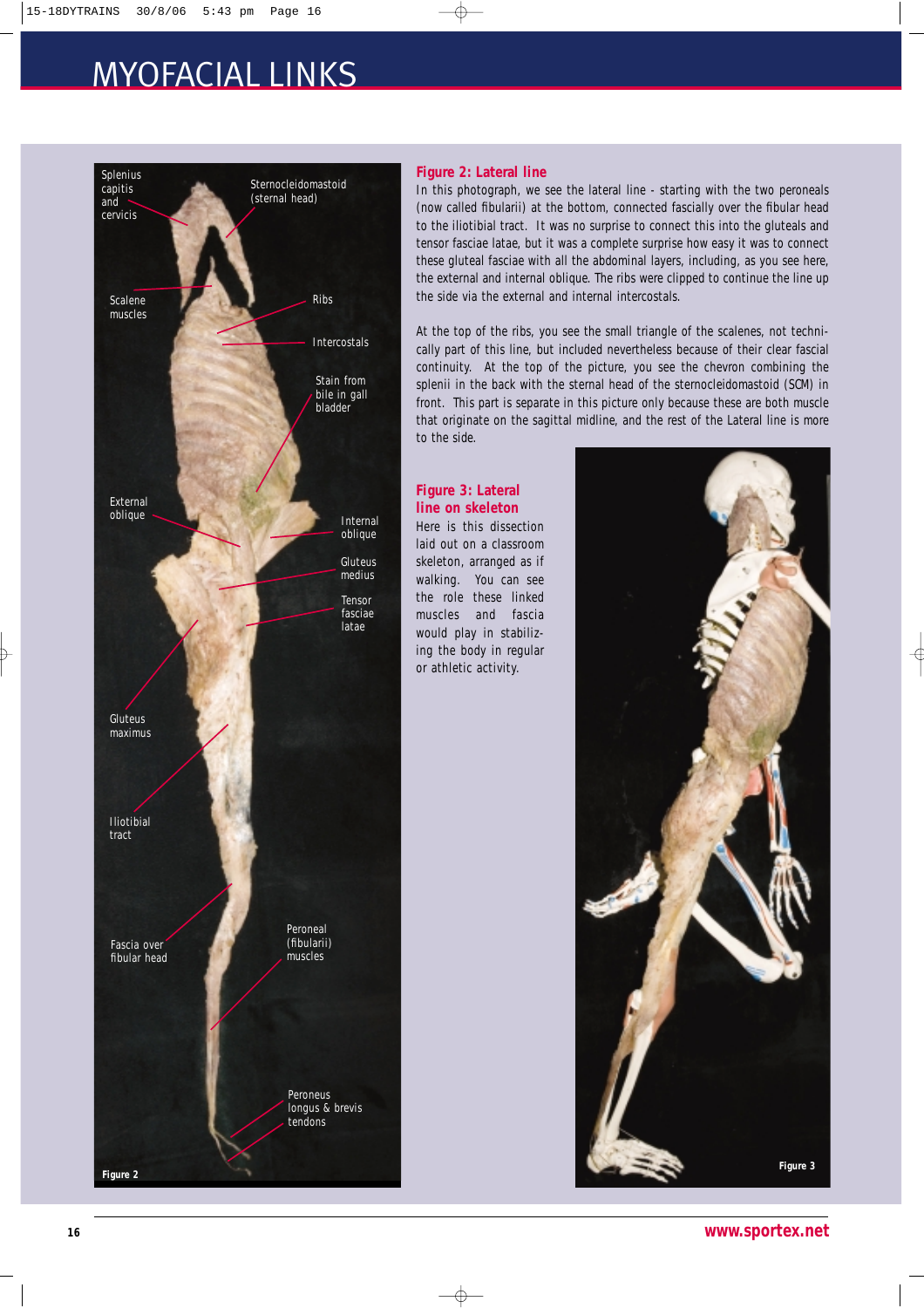## ANATOMY

#### **Figure 4: Leg and 'jump rope'**

Here we see the lower part of the so-called 'Spiral line'. There is a long fascial loop that connects the front of the pelvis to the back of the pelvis via the arch of the foot. This line starts out from the anterior superior iliac spine with the tensor fasciae latae, which feeds into the iliotibial tract, which is connected fascially and very strongly to the tibialis anterior. The tibialis runs down to the weakest point of the arch - the first metatarsal-cuneiform joint, where it is always shown attaching. However, we were able to dissect a clear and strong attachment to the peroneus longus tendon that comes at the joint from the lateral side. Thus this 'jump rope' continues its connection up the outside of the calf to the fibular head, and right on into the lateral hamstring, the biceps femoris. Again, this is a strong and distinct connection; nothing wimpy about it. This of course, brings us to the back of the pelvis at the ischial tuberosity.

Thus we have a palpable, visible, dissectable bit of evidence of the clinically observable connection between pelvic angle and arch support.





#### **Figure 5: Front line chest**

In theory, theory and practice are the same. In practice, of course, they are quite different. And so, reliably, not everything went according the theory. Here is a dissection of the upper part of the superficial front line. The rectus is below, connected down to the pubic bone, and then firmly to the 5th rib. The SCMs are at the top, linked across the back of the head with a section of the epicranial fascia. Once again, the linkage between the two SCMs has rarely if ever been seen or written about. Together, they form a powerful pull down and forward on the head, which can create strain on the lambdoidal suture. (The cut through one SCM was made by the embalmer, not in the dissection.) The problem comes in the middle, across the sternum and ribs. In the book, the connection here is listed as the sternalis muscle and the sterno-chondral fascia. In the cadaver we used to dissect this, however, there was little to no sternalis, and the fascia that covered the ribs did not dissect out as a separable layer, with the result that after hours of painstaking labour, it still looks like a bit of lace. The fascia running up the surface of the sternum is clear enough, but no up the cartilaginous part of the ribs.

In the biomechanical sense, this is a non-problem: the rectus can still communicate to the SCM via the bones, creating the postural patterns described in the book. The conundrum is that in my role as a somatic therapist I can feel such a layer under my hands when I am working alongside the sternum to free the breathing and rib cage rotation. It bothers me when I cannot find something I can feel - so this disparity remains unresolved by our first dissective foray.